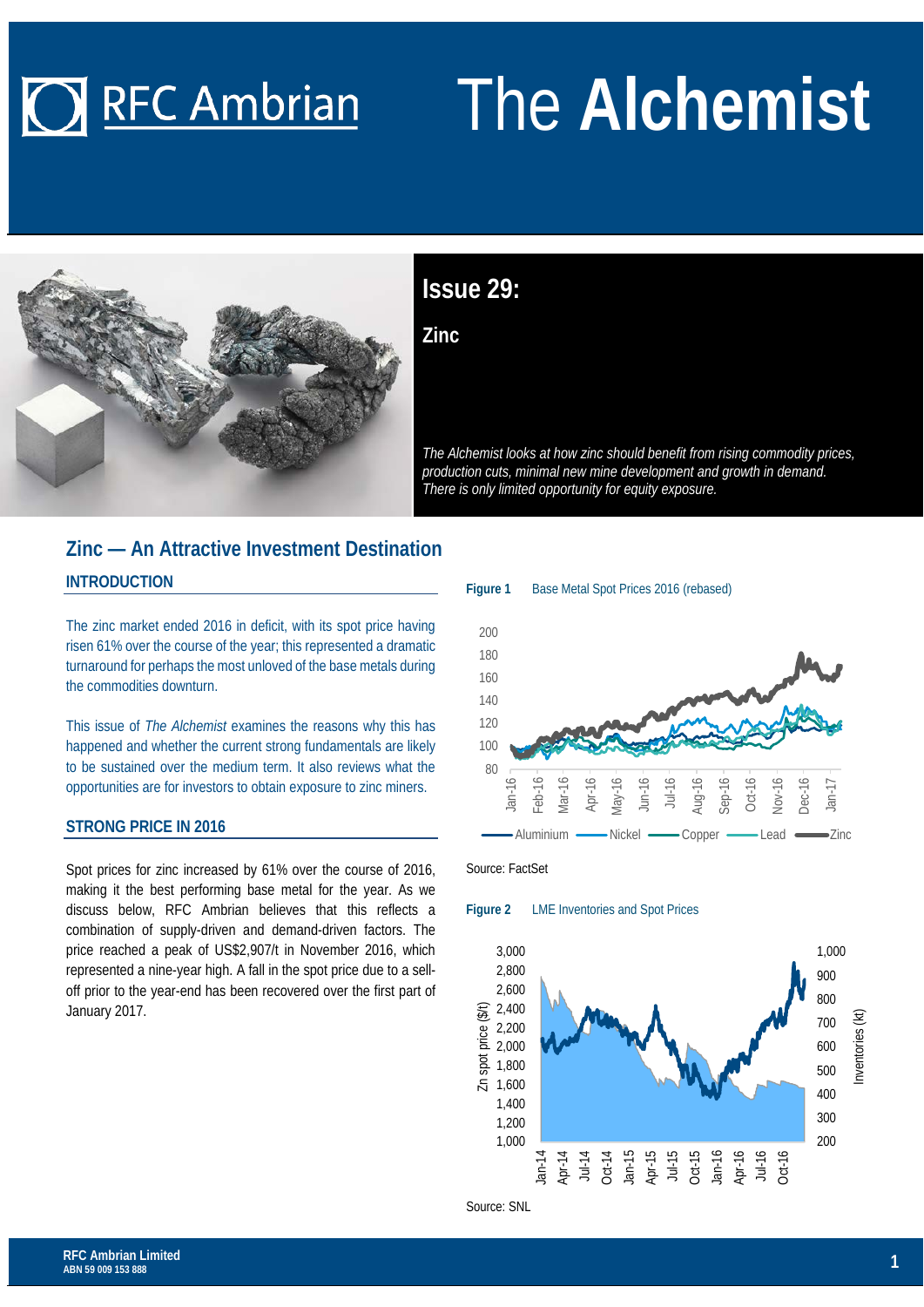## **ISSUE 29** January 2017

# The **Alchemist**

Market analysts have forecast that prices will remain strong in 2017 and 2018, with consensus long-term forecasts sitting at around US\$2,400/t.



Source: EMCF

These levels are reflective of structural changes in the zinc supply and demand equation — most notably production cuts — which we consider unlikely to be unwound in the near term.

#### **MINE PRODUCTION SIGNIFICANTLY REDUCED**

The last three years have seen significant production capacity reductions through mine closures, including Vedanta's Lisheen mine and MMG's Century mine (which itself accounted for approximately 4% of global annual zinc production). In 2015 Glencore announced production cuts of some 500,000tpa. Nyrstar's decision to withdraw from zinc mining means that its mining assets will ultimately be in the hands of other owners, and their appetite for restarts is unknown. Analysts have estimated that over 1Mtpa of zinc production was removed from the market during the course of 2015-16. Selected production cuts included:

| <b>Mine</b>              | Location   | Operator         | Zn prod<br><b>cuts</b><br>(ktpa) | <b>Notes</b>             |
|--------------------------|------------|------------------|----------------------------------|--------------------------|
| Mount Isa                | Australia  | Glencore         | 380                              | Temporary<br>closure     |
| <b>McArthur</b><br>River | Australia  | Glencore         | 135                              | Temporary<br>closure     |
| <b>Iscaycruz</b>         | Peru       | Glencore         | 80                               | Temporary<br>closure     |
| Kazzinc                  | Kazakhstan | Glencore         | 40                               | Temporary<br>closure     |
| Century                  | Australia  | MMG              | 500                              | End of life              |
| Lisheen                  | Ireland    | Vedanta          | 165                              | End of life              |
| Campo<br>Morado          | Mexico     | Nyrstar          | 22                               | Care and<br>maintenance  |
| Middle<br>Tennessee      | US         | Nyrstar          | 47                               | Intended<br>restart 1Q16 |
| Endeavour                | Australia  | CBH<br>Resources | 53                               | 70% drop in<br>output    |
| <b>Broken Hill</b>       | Australia  | Perilya          | 25                               | 30% drop in<br>output    |

Some decisions to close were a supply response to the long-term zinc price, but many just reflected the natural end of older mines. Additional announced production cuts over the next two years, the largest of which is Vedanta's Skorpion mine in Namibia during 2018 (about 100,000t production in 2016), mean that the trend for reducing global production appears likely to continue. Other potential closures include Jaguar in Australia (which produced about 40,000t Zn in 2016) during 2017, and Pomorzany in Poland (60,000t in 2016) and Bracemac in Canada (50,000tpa in 2016), both during 2018.

In October 2016 it was also announced that production from Rampura Agucha, the world's largest zinc mine, fell 37% YoY in 1H16 as a result of the difficulties in transitioning from the open pit to underground production (albeit operations have been ramping up in 2H16).

These production cuts appear to have significantly improved the fundamentals for remaining producers. The impact of the tightening market has seen estimated spot treatment charges decline significantly (down 45% for the year to September 2016), providing an additional margin buffer to miners as smelters compete for concentrate.

#### **Figure 4** Zn Producer Cost Curve (ex-China)



#### Source: SNL, RFC Ambrian

At current spot prices, only a relatively small part of the cost curve is producing at or below the margin, and of these the majority are smallscale Chinese producers. The bulk of current producers will generate strong cashflows in 2017 and beyond; should the strong current price environment persist, the incentive for new mine development should be sufficiently strong for current advanced exploration and development assets to be financed and built. However, it is likely that an extended period of attractive commodity pricing will be required before confidence returns.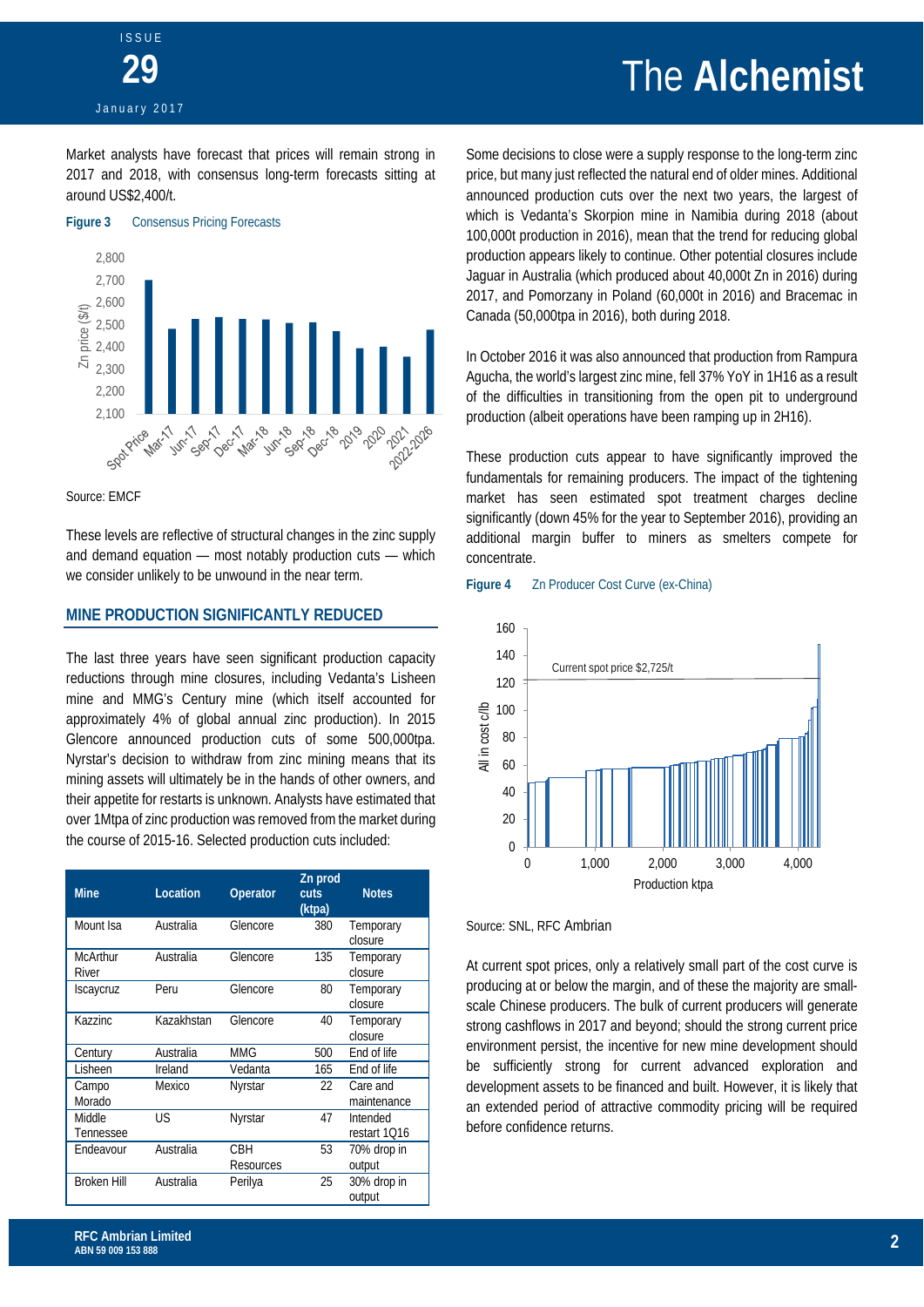Chinese production remains something of an unknown factor in the supply equation (and we note that Chinese production data is not included in the chart above). Domestic mine production has been hit by the government's forced shutdown of mines in the Hunan Province as part of a renewed effort to enforce environmental and health and safety standards. There was also some recognition that the industry will benefit from the removal of excess capacity and that rationalisation will improve efficiency.

The 'population' of significant zinc producing companies is distinguished by the fact that zinc is not the dominant component of the diversified metals that they produce, and it is notable that Nyrstar is scaling back its ownership of mines. It seems likely that the availability of capital for new zinc mines will be limited for the foreseeable future.

#### **NEW MINE DEVELOPMENTS FEW AND FAR BETWEEN**

The list of potential new mines is relatively short, reflecting the lack of exploration and development work that has taken place while zinc remained out of favour, and the fact that, historically, discoveries of high-quality zinc deposits have been limited. The lead time for bringing new projects on line can be significant; Nevsun Resources made its first concentrate shipment from the Bisha mine in Eritrea in September 2016, but the process of starting zinc production was eased by the existing copper/gold mine infrastructure. Selected new mine developments are shown below.

| Project<br>name | Operator                | Location        | Dev't<br>stage          | Est<br>prod<br>(ktpa) | Capex<br><b>US\$m</b> |
|-----------------|-------------------------|-----------------|-------------------------|-----------------------|-----------------------|
| Dugald<br>River | <b>MMG</b>              | Australia       | Cons't<br>started       | $210*$                | 1.200                 |
| Gamsberg        | Vedanta                 | South<br>Africa | Cons't<br>started       | $250*$                | 400                   |
| Shalkiya        | Shalkiya<br>Zinc Ltd    | Kazakhstan      | Care and<br>maintenance | $160**$               | 480                   |
| Woodlawn        | Heron<br>Resources      | Australia       | Feasibility<br>complete | $40*$                 | 109                   |
| Citronen        | <b>Ironbark</b><br>Zinc | Greenland       | Feasibility<br>complete | 180                   | 429                   |
| Castellanos     | First<br>Ouantum        | Cuba            | Feasibility             | N/A                   | 300                   |
| Gorno           | Energia                 | Italy           | Feasibility             | N/A                   | 50                    |

\*2018; \*\*2017; Source: RFC Ambrian, SNL

The biggest risk to the zinc price therefore appears to be restarts, such as Glencore and Nyrstar's idled capacity, and small-scale Chinese production, which has dropped out of the market, should the government-led reductions in domestic production be reversed. The appetite for restarts is shown by the fact that Nyrstar announced in October 2016 that it would reopen its Middle Tennessee mines in the US in 1Q17, but it seems unlikely that a significant proportion of closures will be reversed in the short term.

#### **MODERATE DEMAND GROWTH**

The fundamentals of zinc consumption appear to be sound, with 2016 seeing a 3.7% rise in global refined zinc use to 11.6Mt. Demand from the Chinese market increased 9.3%, which more than offset a 14% fall in US consumption (source: ILZSG). Key demand drivers are considered to be the construction sector and the use of galvanised steel in cars, with China the world's largest car market and India rapidly growing.

#### **Figure 5** Zn End-market Sectors



#### Source: AME

Chinese demand for zinc is likely to be underpinned by the fact that galvanised steel as a percentage of total steel consumption lags significantly behind the rest of the world. This suggests that a slowing in total steel consumption may be offset by an increase in the proportion of galvanised steel. This trend is expected to be followed by other south-east Asian countries that have become key markets for Chinese steel makers.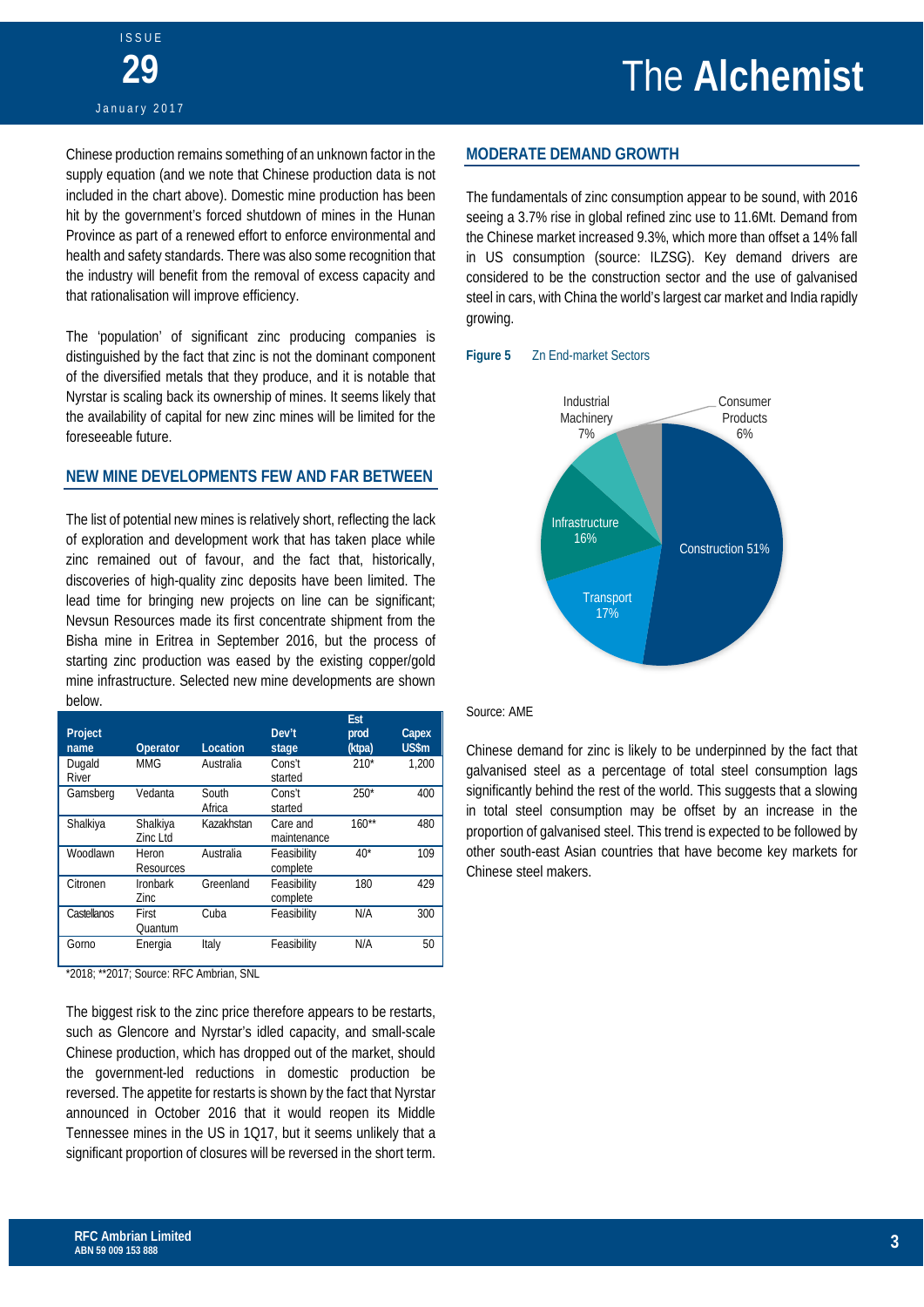# The **Alchemist**



**ISSUE** 

**29**







#### **LIMITED OPPORTUNITIES FOR EXPOSURE THROUGH EQUITIES**

There is not really a 'pure play' producing zinc company — most zinc is produced by the large diversified miners. Figure 7 below illustrates the ownership of the world's producing zinc mines.



Global major/diversified - 34

Source: RFC Ambrian

There are relatively few zinc development and exploration projects, and the bulk of these are also held by the majors; zinc has not been a strategic focus for them and the pipeline of development projects ready to be constructed is therefore thin.

The funding constraints imposed by recent market conditions on junior companies has meant that development work has been very limited in recent years and, unless market confidence significantly improves, it seems unlikely that many junior company projects will be brought into operation in the near term. This also means, however, that if the strong market for zinc does persist then the junior space may quickly become attractive as investment capital seeks exposure to the segment and the majors aim to fill their project pipeline.

#### **CONCLUSION**

The fundamentals for zinc appear strong: market imbalance has been generated by growing global consumption underpinned by strong demographic trends, whilst a significant proportion of global supply, which is unlikely to be fully replaced in the medium term, has fallen out of the market. Zinc is not a strategic focus for the major mining companies, suggesting that the availability of capital for large-scale new projects will be limited.

In our opinion continued strong commodity pricing will generate renewed interest in junior zinc companies as investors seek commodity exposure and the majors begin to pursue opportunities to refill the pipeline of zinc production.